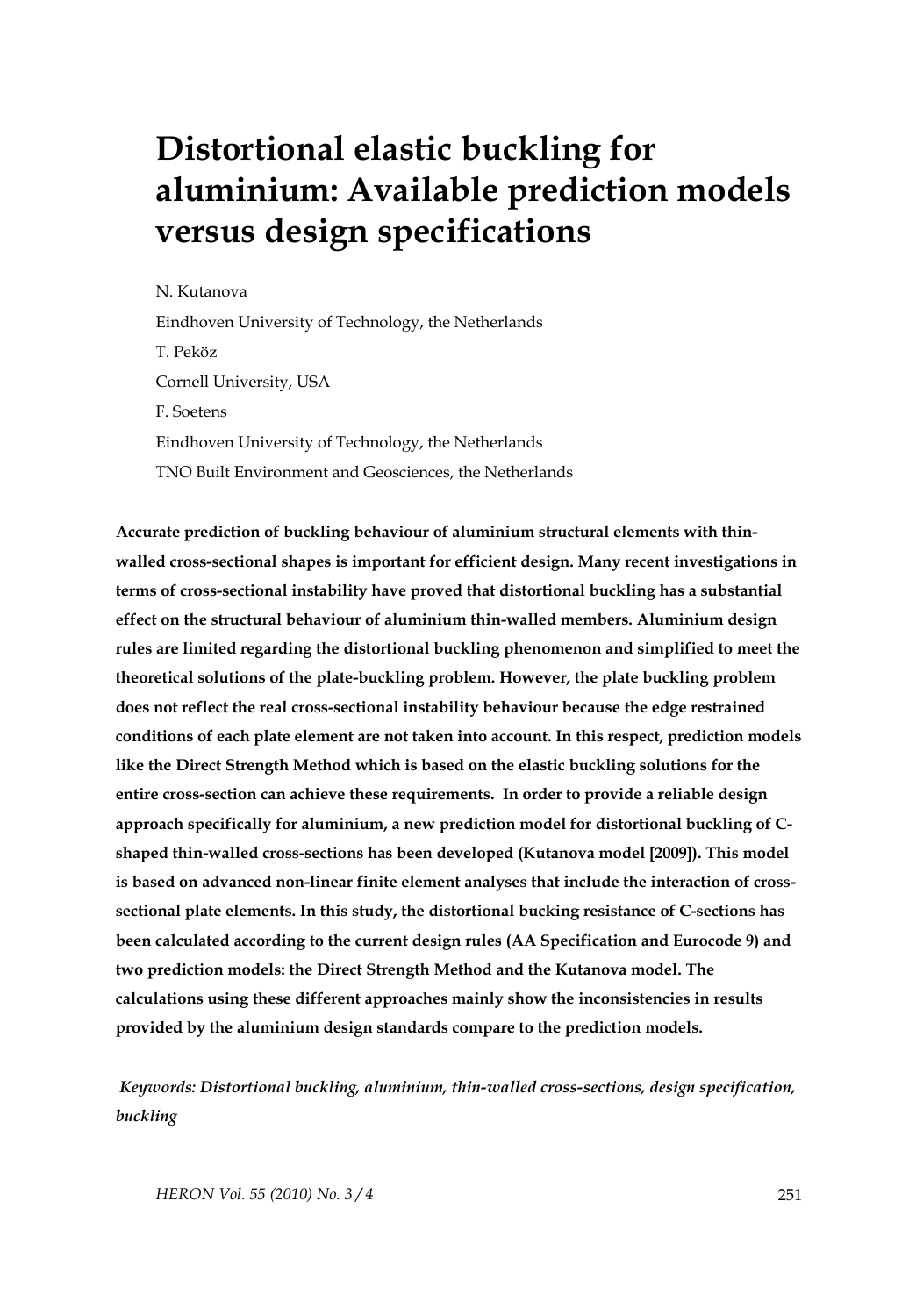## **1 Introduction**

Aluminium extrusions are of interest for different industrial fields such as structural applications and transport. The extrusion process allows one to optimize structural elements according to the design requirements with a relative ease. Optimization of the shape of the aluminium elements often results in the use of thin-walled cross-sectional shapes, which increases the complexity of the cross-section. For thin-walled elements, cross-sectional instability - in particular local and distortional buckling - has a substantial effect on the structural behaviour.

In classification of cross-sectional instability local buckling implies changes in geometry with the points of intersection between the plate elements of the section remaining straight, while distortional buckling involves changes in the cross-sectional geometry with points of intersection not remaining straight. The current design rules (Eurocode 9 [2007], AA Specification [2005]) used by engineers are limited to local buckling of simple and symmetrical cross-sections. Design standards consider the cross-sectional instability as the buckling of individual plate elements which compose the cross-section and do not consider the interaction of the cross-sectional plates. Distortional buckling is covered indirectly by formulas for edge stiffened elements. These design rules do not provide an accurate description of distortional buckling behaviour and can not be used for more complex shapes.

An extensive study into distortional buckling of aluminium extrusions has been carried out by Kutanova [2009] resulting in a prediction model for the calculation of the ultimate resistance of uniformly compressed C-sections subjected to cross-sectional instability. Finite Element (FE) modelling has been used for a detailed investigation of the actual distortional buckling behaviour and local-distortional interaction. It has been validated by experiments that the FE-model is a useful tool for the prediction of structural behaviour of uniformly compressed aluminium members with various cross-sectional shapes. The goal of this paper is to present a comparison analysis between the current aluminium design standards and the prediction models. In the current work, the commonly used Direct Strength Method (Schafer [2006a]) for the distortional buckling prediction of the steel elements is adapted to aluminium. Results of calculations of distortional elastic bucking resistance of various C-sections according to the finite element analysis, current design rules (Eurocode 9, AA Specification) as well as the adapted Direct Strength Method and the Kutanova model are presented.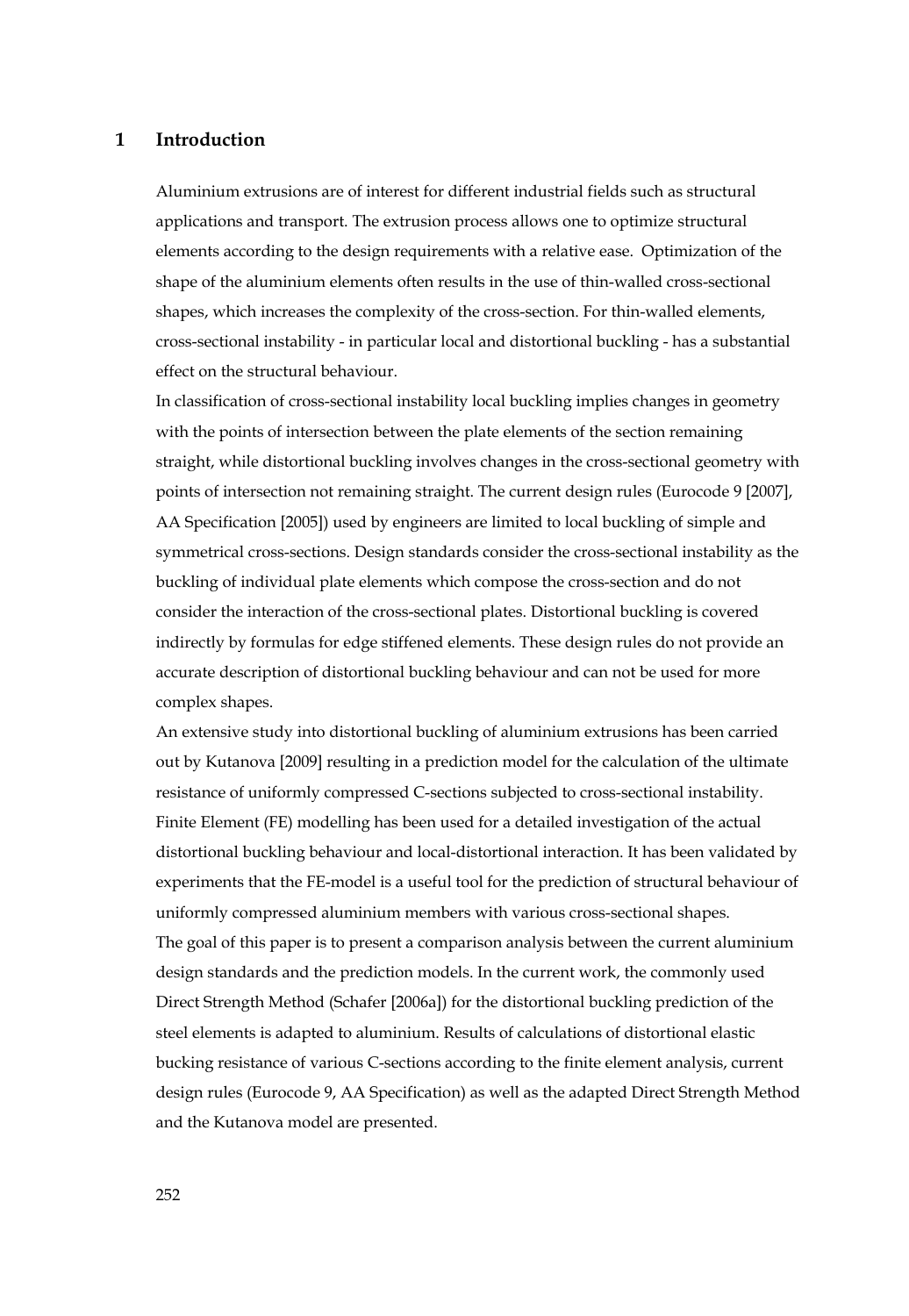## **2 C-shaped aluminium columns**

#### *2.1 Selection of the cross-sectional shape for distortional buckling*

The appropriate specimen selection for distortional buckling investigation is achieved using the CUFSM program based on the Finite Strip Method (Schafer [2006b]). The selected cross-sectional shape should be able to provide the development of distortional buckling avoiding the occurrence of local and overall buckling.

Distortional buckling is known as a flange-stiffener phenomenon (Hancock [1978]). Therefore, it is proposed to select a simple symmetrical shape with flange stiffeners. The commonly used C-shaped profile is selected. To allow dominance of distortional buckling and not local buckling, the length of the flange stiffener is taken small. To exclude any occurrence of local buckling, the thickness of the web is twice as thick as the thickness of flanges and lips. An example of the CUFSM signature curve and the deformed shape for the C-shaped profile as a result of the finite strip analysis is given in Figure 1.



*Figure 1: CUFSM results for selected C-profile with defined buckling shapes for local and distortional modes* 

It can be noticed from the CUFSM results that local buckling might occur and not only distortional buckling. Figure 1 shows the occurrence of the local buckling mode and shows the resulting local buckling shapes. Critical points for local buckling are not defined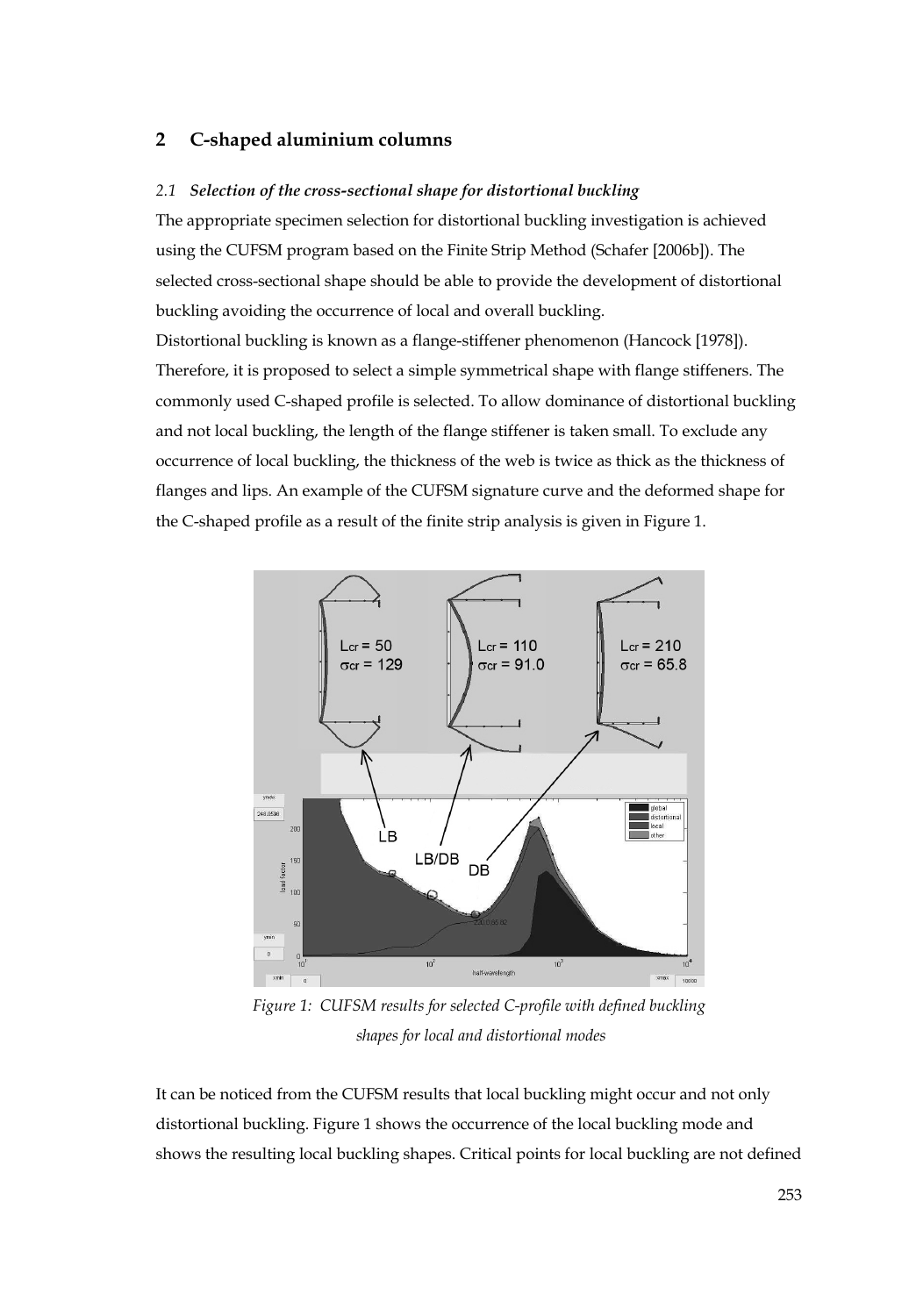by the CUFSM, but visible on the signature curve. Hence, critical points for local buckling are indicated manually. Figure 2 specifies one distortional signature curve, one curve for local/distortional interaction when local buckling governs and one signature curve for local buckling. It means that distortional buckling initiates first and local buckling governs later. This observation is very important for the prediction of cross-sectional instability behaviour.



*Figure 2: CUFSM results for selected C-profile with defined buckling curves and critical points for local and distortional modes* 

Based on the CUFSM results of Figure 1 and Figure 2 it can be concluded that in this example distortional buckling is initiated first, while local/distortional interaction and local buckling proceeds later. Thus, this C-shaped specimen is an appropriate choice for the distortional buckling study.

#### *2.2 Characteristics of the considered C-shaped specimens*

Figure 3 shows the selected profile. Table 1 gives the dimensions for the considered Cshaped specimens in accordance with Figure 3.

Specimen designation is in line with the specification. The first number corresponds to the value of thickness for flanges and lips, while the second number in brackets relates to the value of thickness for the web. The letter indicates the shape of the profile: "C" for Cshaped profile. The last number is the cross-sectional stiffener length (or value *c* in the table).

It should be noted that the total length of the specimens (*L*) is selected three times the critical distortional buckling wavelengths according to Kutanova [2009].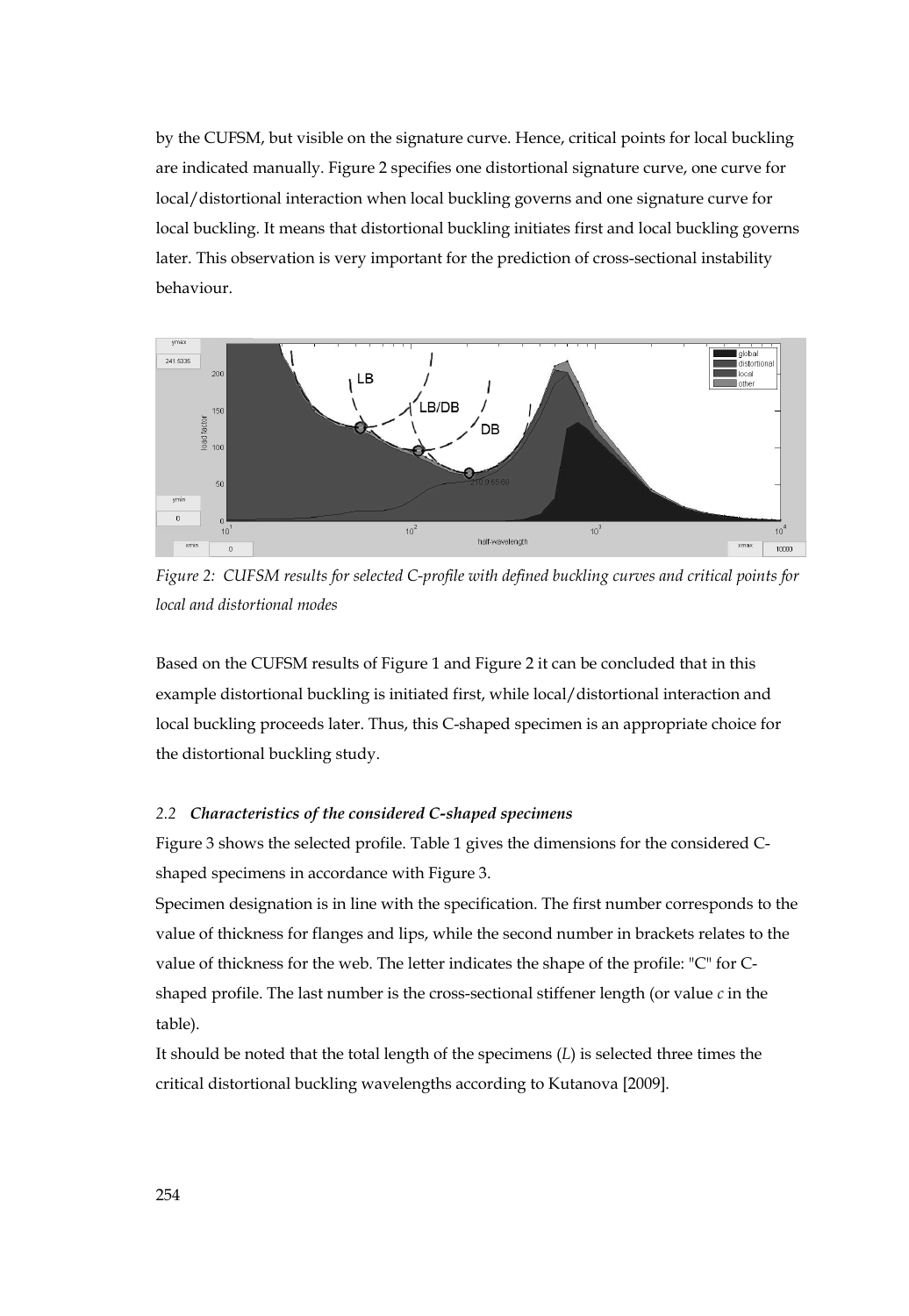

*Figure 3: Selected cross-sectional shape* 

| No.            | Specimen    | h[mm] | $a$ [mm] | $c$ [ <i>mm</i> ] | $t_h$ [mm]     | $t_a$ [mm]     | $t_c$ [ <i>mm</i> ] | L[mm] |
|----------------|-------------|-------|----------|-------------------|----------------|----------------|---------------------|-------|
| 1              | 2.5(3)C5    | 100   | 50       | 5                 | 3              | 2.5            | 2.5                 | 510   |
| $\overline{2}$ | 1(2)C10     | 100   | 50       | 10                | $\overline{2}$ | $\mathbf{1}$   | 1                   | 1050  |
| 3              | 2(2.5)C5    | 100   | 50       | 5                 | 2.5            | $\overline{2}$ | $\overline{2}$      | 540   |
| $\overline{4}$ | 1(2)C7.5    | 100   | 50       | 7.5               | $\overline{2}$ | $\mathbf{1}$   | 1                   | 870   |
| 5              | 1.5(2)C5    | 100   | 50       | 5                 | $\overline{2}$ | 1.5            | 1.5                 | 600   |
| 6              | 1(2)C5      | 100   | 50       | 5                 | $\overline{2}$ | $\mathbf{1}$   | 1                   | 630   |
| 7              | 0.75(2)C5   | 100   | 50       | 5                 | $\overline{2}$ | 0.75           | 0.75                | 720   |
| 8              | 0.75(1.5)C5 | 100   | 50       | 5                 | 1.5            | 0.75           | 0.75                | 750   |
|                |             |       |          |                   |                |                |                     |       |

*Table 1: C-shaped specimens specifications* 

*Table 2: CUFSM results for C-shaped specimens (6082-T6 aluminium alloy proof stress is considered f0.2 = 250 [N/mm2])* 

| No.            | Specimen    | $L_{cr;l1}$ | $\sigma_{cr,11}$ | $L_{cr;l2}$ | $\sigma_{cr;l2}$ | $L_{cr,d}$ | $\sigma_{cr;d}$ |
|----------------|-------------|-------------|------------------|-------------|------------------|------------|-----------------|
|                |             | [mm]        | $[N/mm^2]$       | [mm]        | $[N/mm^2]$       | [mm]       | $[N/mm^2]$      |
| $\mathbf{1}$   | 2.5(3)C5    | 70          | 270              |             |                  | 170        | 160             |
| $\overline{2}$ | 1(2)C10     | 90          | 106              | 40          | 140              | 350        | 136             |
| 3              | 2(2.5)C5    | 90          | 166              | -           | -                | 180        | 119             |
| $\overline{4}$ | 1(2)C7.5    | 100         | 105              | 40          | 139              | 290        | 102             |
| 5              | 1.5(2)C5    | 100         | 109              | -           | -                | 200        | 84              |
| 6              | 1(2)C5      | 100         | 97               | 40          | 133              | 210        | 70              |
| 7              | 0.75(2)C5   | 40          | 78               |             |                  | 240        | 57              |
| 8              | 0.75(1.5)C5 | 100         | 58               |             |                  | 250        | 49              |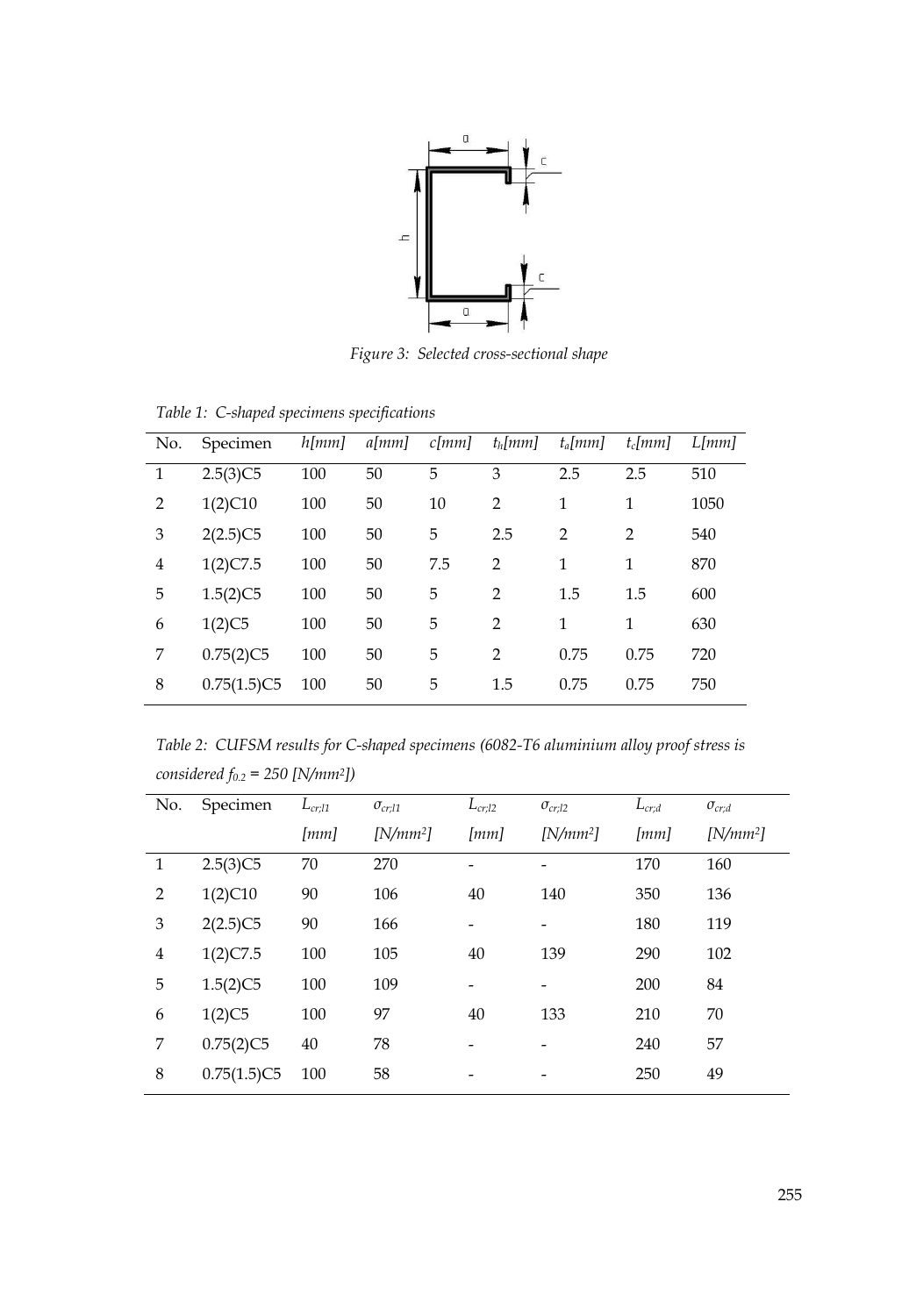Table 2 contains the CUFSM resulting critical lengths and critical stresses for all the specimens. Similar to Figure 1, critical points are visually defined for the local buckling mode. For some specimens two critical points for local buckling can be distinguished. Thus, critical values for the local buckling mode (*Lcr;l1, σcr;l1*); (*Lcr;l2, σcr;l2*) and critical values for the distortional buckling mode (*Lcr;d, σcr;d*) are included in the table. It can be noticed in Table 2 that in all cases distortional buckling initiates first, except for the second specimen 1(2)C10 where the initial buckling is local buckling.

# **3 Numerical FEM tool**

#### *3.1 Description of the Finite Element model*

A finite element model is a useful tool for prediction of the structural behaviour of uniformly compressed aluminium members with various cross-sectional shapes. Simulation of compression tests for the specimens of Table 1 are executed using a finite element model, validated by experimental results (see Kutanova [2009]).

The test specimens are simulated using so-called CQ40S eight-node curved shell elements. The curved shell elements in DIANA (Hendriks [2007]) are based on iso-parametric solid approach by including the following shell theory hypothesis: normals remain straight, but not necessarily normal to the reference surface; the normal stress in the normal direction is equal to zero. Each node has three translations as well as two rotations (the rotation in normal direction is not included); a total of 40 degrees of freedom exist.

A quadratic interpolation and Gauss integration scheme is applied for each element. Seven integration points have been applied over the plate thickness, in each of the 2\*2 inplane shell integration points. Note that the calculation time increases linearly with the number of thickness integration points. However, the accuracy of the described stresspattern improves significantly when a number of seven is taken instead of default number of three. Existing work by Mennink [1999] (with 3, 7 and 9 thickness integration points) shows that the number of seven is sufficiently accurate.

The model and mesh of the specimen are generated using the actual dimensions of the test specimens (see Table 1). For the considered C-shaped specimen, the following mesh refinement provides a sufficiently accurate result: 20 elements in the web, 10 elements in each flange and one or two elements in each stiffener depending on the size of the stiffener. The size of the element in longitudinal direction is maximum 33 mm. The model is supported at both the "bottom" and the "top" edges of the specimen. All translations and rotations at the bottom and the top edges are restricted. Thus, the column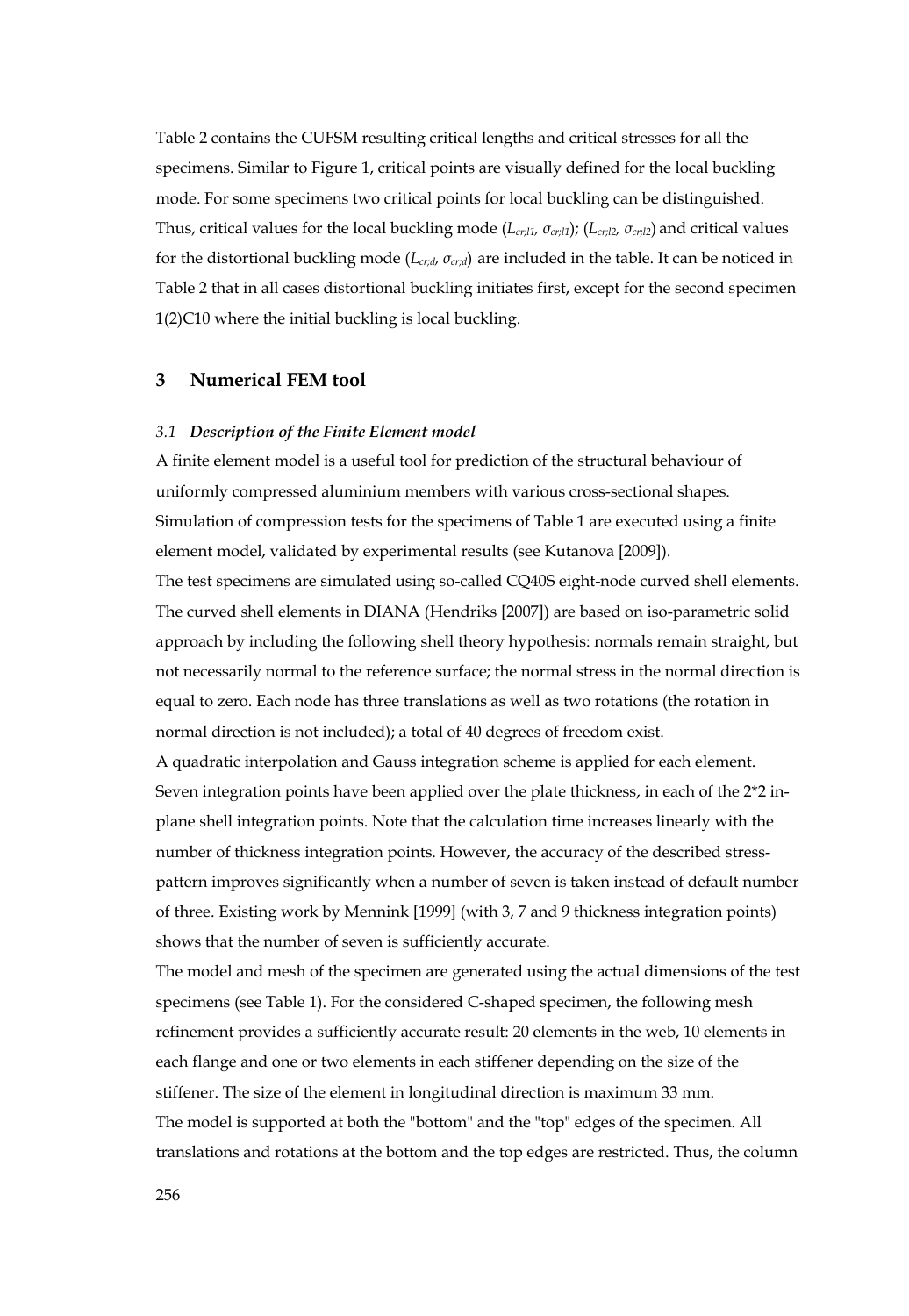is modelled to resemble a two-sided fixed column. The axial load is applied as a uniform axial displacement (*u*).

Imperfections in the shape of the first Euler buckling mode are introduced into the FEmodel. It has been observed that applying imperfections in the shape of the first Euler buckling mode is safe, comparing to application of the real imperfection pattern. To recognize the pure distortional buckling behaviour the influence of imperfections is minimized by applying a very small imperfection, 1/1000 of the plate thickness. The application of such imperfections is convenient, because the size of actual imperfections is small for aluminium extrusions. In Kutanova [2009], the influence of the value of imperfections is found less than 2% and can be neglected.

#### *3.2 FE-results for the C-shaped specimen*

The CUFSM output screen is shown before in Figure 1 for the specimen No.6 of Table 1. According to the CUFSM calculations, distortional buckling is initiated first, whereas for higher stresses two critical points for local buckling are present. It is assumed that secondary buckling of the cross-section is the local buckling of the web, which corresponds to the most critical point for local buckling. The manually defined second critical point for local buckling is considered as well to check if it has any physical meaning.



*Figure 4: FEM deformed shapes for C-shaped specimen: local and distortional buckling*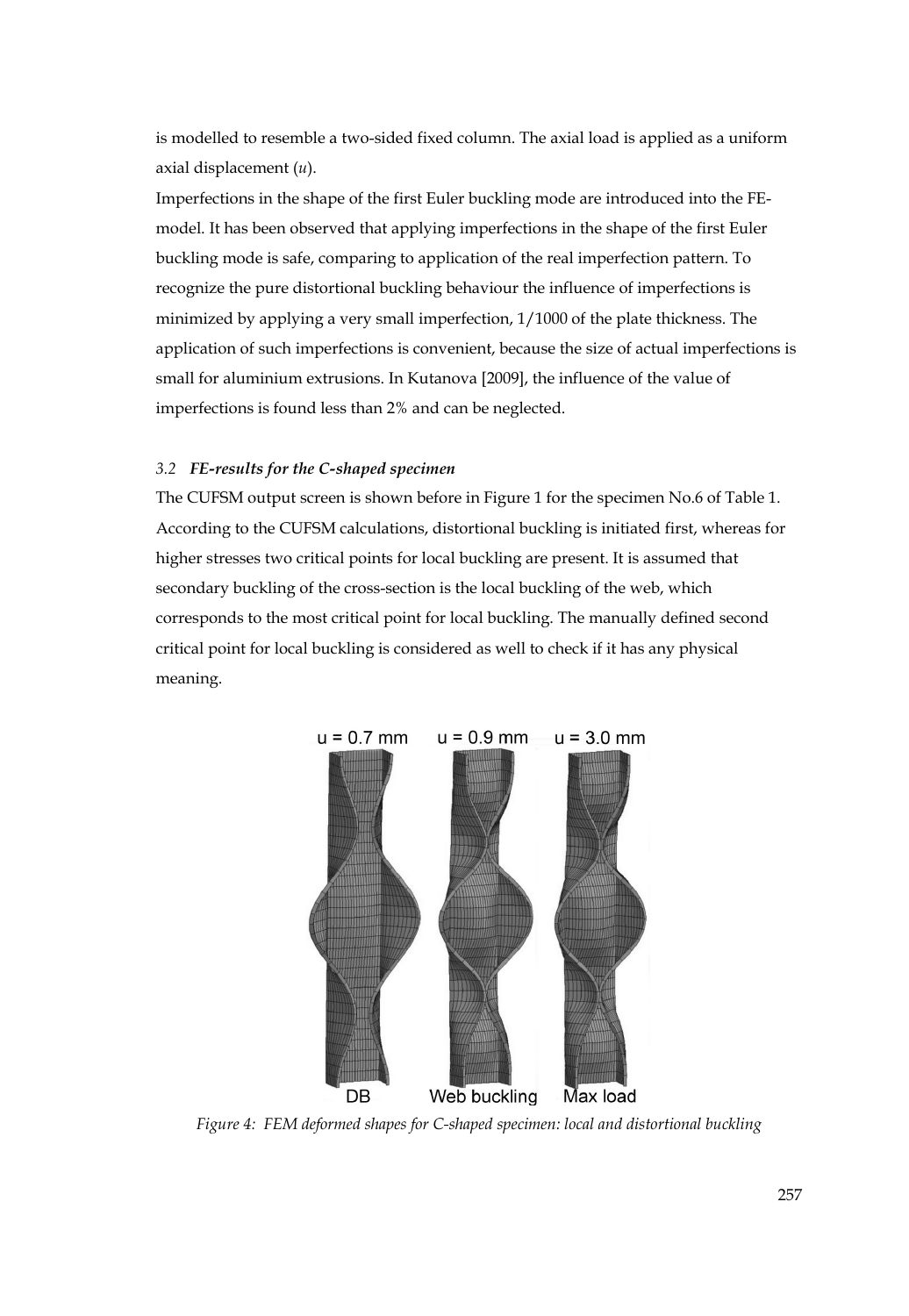The resulting deformed specimens according to the FEM non-linear analysis are shown in Figure 4. The specimen is subjected to pure distortional buckling first and later local buckling occurs, which can be noticed by the deformed shapes. The specimen failed due to distortional-local buckling.

Results of the FE-analysis are plotted in Figure 5. Based on the CUFSM results, three critical points have been defined. The critical values for initial distortional buckling, local buckling and manually defined secondary local buckling are included in the loaddeflection graph. According to the load-deflection diagram, the second critical value for local buckling does not indicate any effect on the buckling behaviour.



*Figure 5: Load-displacement (left) and load-deflection (right) plots for considered C-specimen.* 

The FE-model results for the web, outstanding group (flange+lip) and the whole section 1(2)C5 are represented in Figure 6. Figure 6 shows that initial buckling occurs at the critical stress *σcr;d* due to instability of the outstanding element. Secondary buckling or buckling of the web is well-defined from the CUFSM results (see Figure 2). Again, no particular influence of the second critical value for local buckling can be recognized. Therefore, it is concluded that only two CUFSM results should be considered: initial buckling and manually indicated secondary buckling (which is the most critical after initial buckling).

Figure 7 shows the relationship between the tangential stiffness *E\** and the axial strain *ε\** for the plate elements and the whole C-section. Initial buckling develops when the critical point (*ε\* = 1*) is reached, which results in a gradual decrease of stiffness for the web and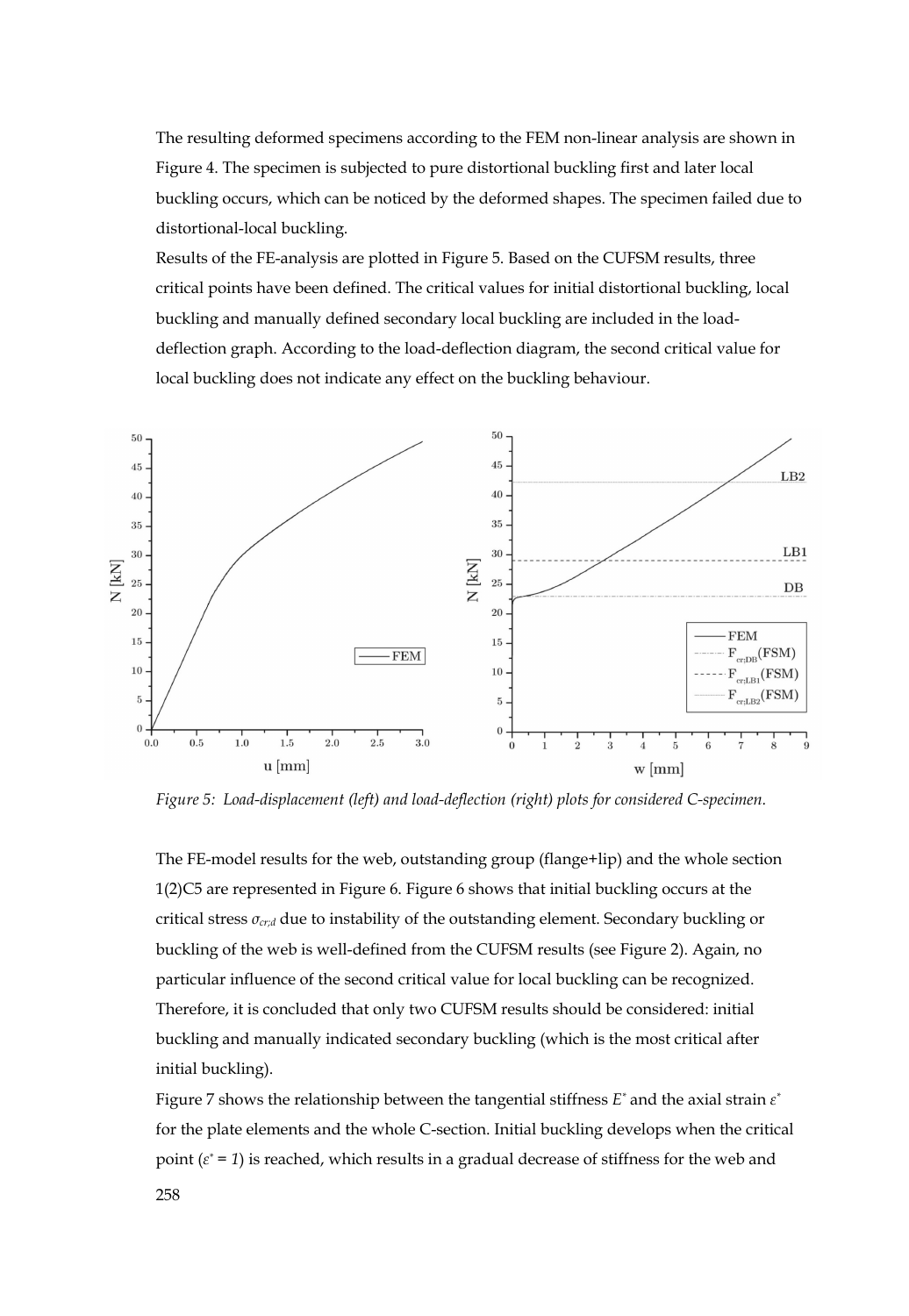section and a sudden drop for flange/stiffener assemblies. A subsequent load increase results in secondary buckling of the web. Mode jumping from distortional mode into local mode is not observed. Specimen failure is attributed to distortional-local interaction.



*Figure 6: FE-results for plate elements of the considered C-specimen.* 



*Figure 7: Tangential stiffness for plate elements of the considered C-specimen.*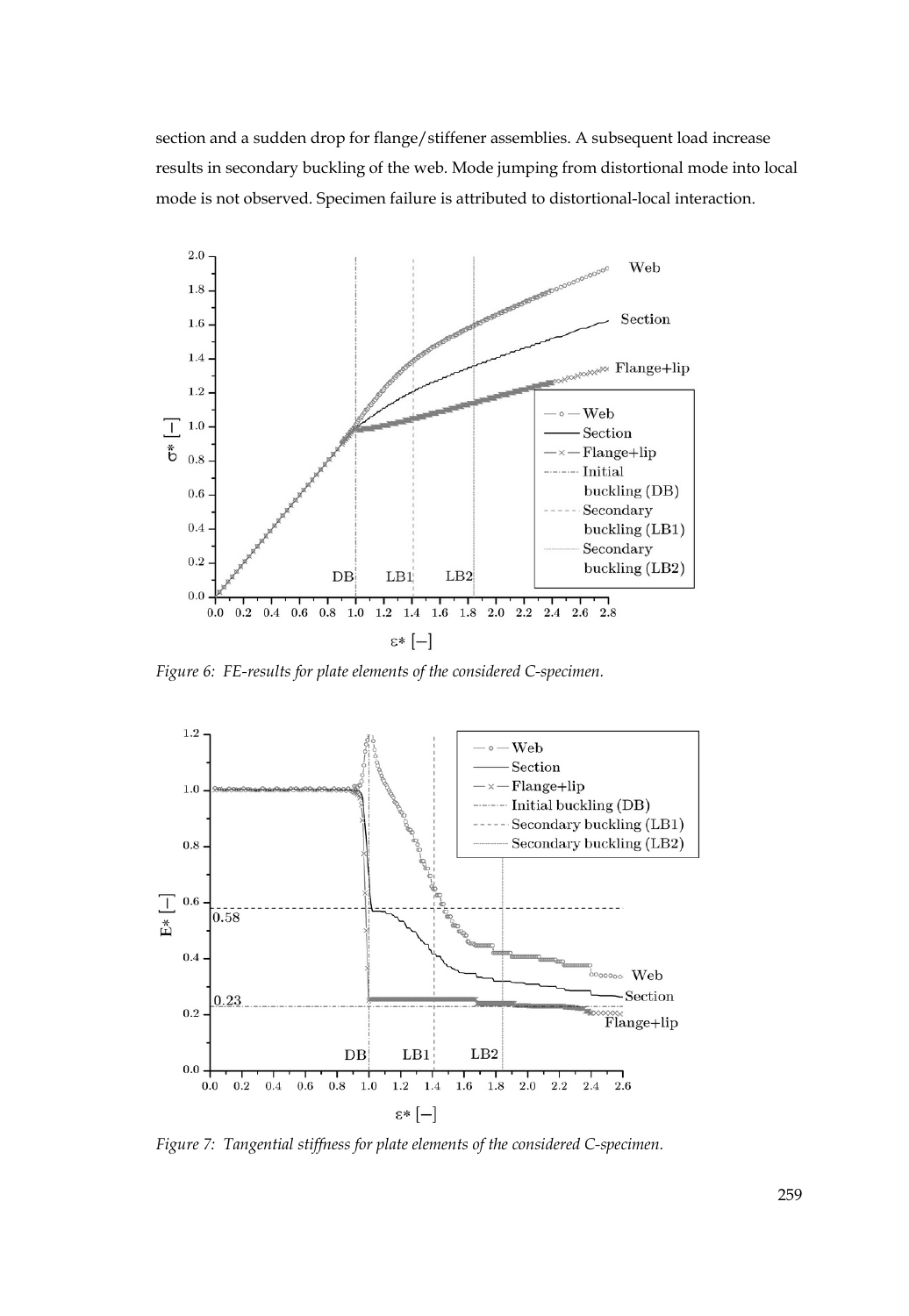Based on the represented results, it can be concluded that the finite element analyses results of the listed specimens can be used for the development of the prediction model for the elastic distortional buckling behaviour. Secondary buckling of the web is predicted by the Finite Strip Method (FSM). A perfect agreement has been found between FSM and FEM results for secondary buckling of the web. Thus, the CUFSM results can be used for the initial buckling prediction and also for the secondary buckling prediction.

#### **4 Existing aluminium design rules**

For all types of structures, analytical design rules are used to calculate the structural resistance. Cross-sectional instability and, in particular, distortional buckling influences the stability of the whole structure. There are several codes on aluminium structures which deal with the aspect of local and to a minor extent distortional buckling. The commonly used approach in Europe is given in Eurocode 9 [2007], described by Mazzolani [1985]. The cross-section is usually seen as a number of plates connected by nodes; interaction of cross-sectional plates is not taken into account.

Three different types of elements are recognized in a cross-section: flat outstand, flat internal and curved internal elements. The basic parameter is the slenderness parameter or the width-to-thickness ratio (*β=b/t*) of each element. Distortional buckling of C-shaped sections is considered as the buckling mode of the reinforced part of the cross-section (see section 6.1.4.3 in Eurocode 9). For distortional buckling of the reinforced parts value of *η* is introduced in the calculation of the slenderness parameter:

$$
\beta = \eta \frac{b}{t} \tag{1}
$$

A similar approach is used in the AA Specification [2005].

## **5 Recent analytical tools for distortional buckling prediction**

#### *5.1 Adapted Direct Strength Method*

Based on the distortional design curve developed by Hancock et al. [1994], Schafer and Peköz [10] developed a Direct Strength Method (DSM). DSM was implemented and is fully described in design standards for cold-formed steel: AISI (Schafer [2006a]) and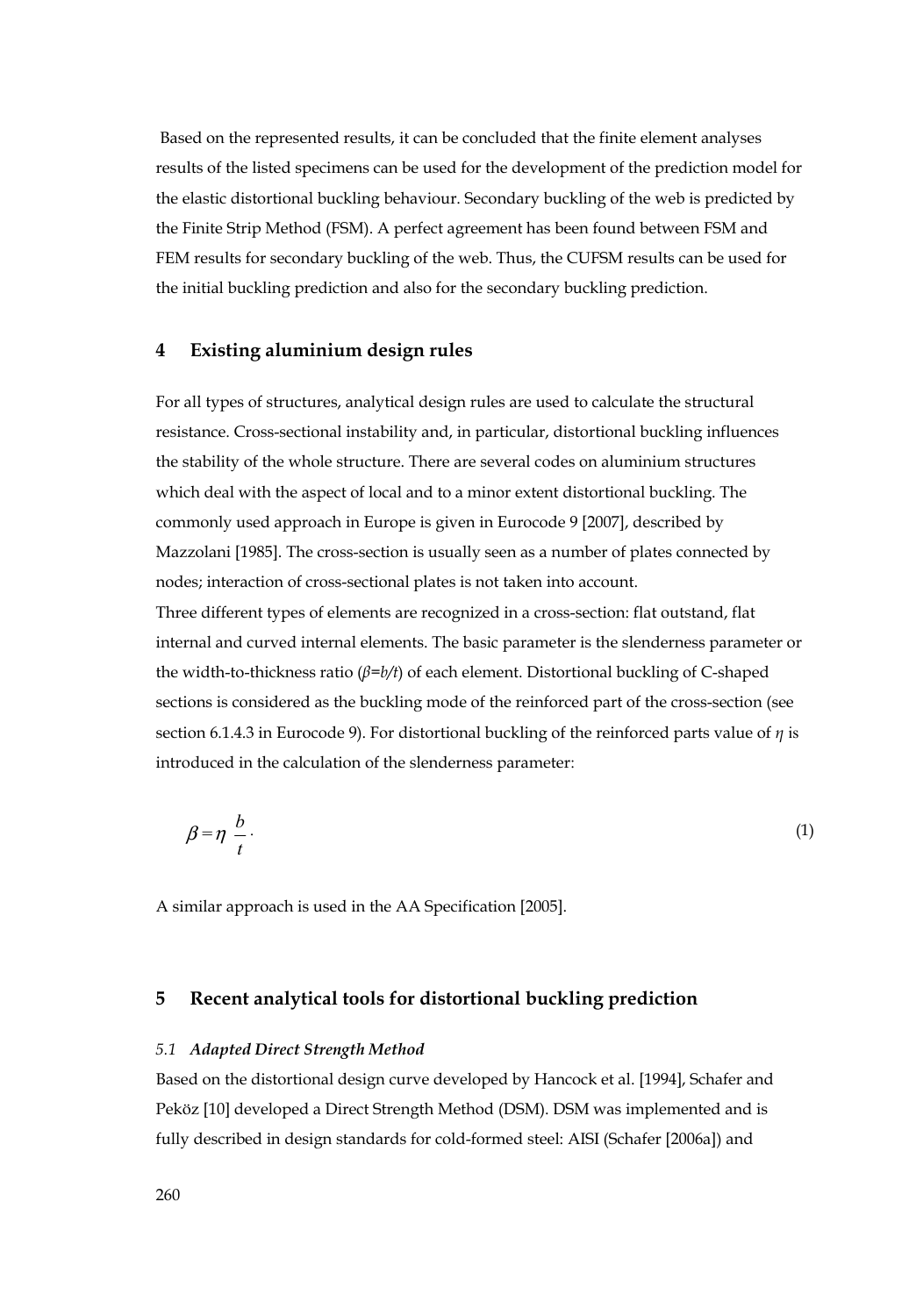AS/NZS [2005]. The DSM assumes a buckling load or moment for the whole section either as local or distortional buckling. If the mode is distortional, then the distortional buckling strength  $N_{cd}$  is computed by equations 2, 3 and 4:

For 
$$
\lambda_d > 0.561
$$
  $N_{cd} = N_{y}$   $(2)$ 

For 
$$
\lambda_d > 0.561
$$
 
$$
N_{cd} = \left[1 - 0.25 \left(\frac{N_{od}}{N_y}\right)^{0.6} \left(\frac{N_{od}}{N_y}\right)^{0.6} N_y \right] (3)
$$

where the non-dimensional slenderness is given by:

$$
\lambda_d = \sqrt{\frac{N_y}{N_{od}}} \,. \tag{4}
$$

The load  $N_y = A f_y$  is the squash load of a section and the load  $N_{od}$  is the elastic distortional buckling load.

The original DSM equations were calibrated for steel. An attempt was made in the present study to apply an adapted DSM to the types of aluminium sections studied.

The distortional buckling loads according to FEM are plotted in Figure 8. In the current investigation, three aluminium alloys which are commonly used in structural applications are considered: 6082-T6, 6060-T66 and 5083-H111. This adapted version of DSM equation for distortional buckling is shown in Figure 8.



*Figure 8: FEM results for distortional buckling and the proposed design curves*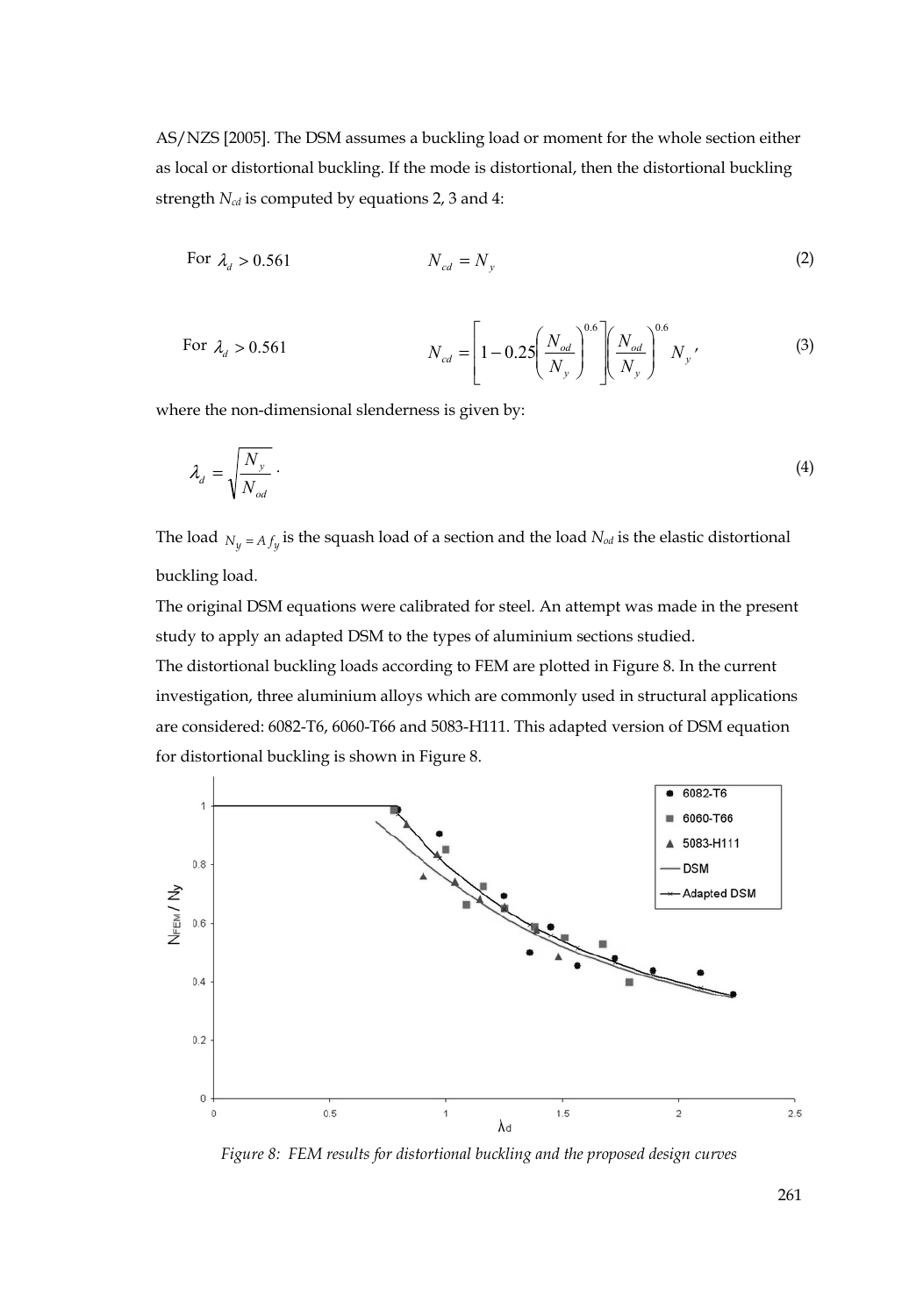Thus, if the mode is distortional, then the adapted DSM Equations are:

For 
$$
\lambda_d > 0.561
$$
  $N_{cd} = N_y$   $(5)$ 

For 
$$
\lambda_d > 0.561
$$
 
$$
N_{cd} = \left[1 - 0.2 \left(\frac{N_{od}}{N_y}\right)^{0.65} \left(\frac{N_{od}}{N_y}\right)^{0.65} N_y \right] (6)
$$

where the non-dimensional slenderness is given by Equation 4.

As it was mentioned before, there is one specimen 1(2)C10 for which local buckling initiates first and distortional buckling is the secondary buckling. For local buckling strength prediction of this specimen, the design approach for local buckling according to AA Specification is used. However, in section 4.7.4 of AA Specification for interaction of local and overall buckling, the overall buckling should be substituted with distortional buckling as far as the local-distortional interaction takes place. Therefore, the CUFSM distortional buckling stress is used instead of the elastic critical stress.

#### *5.2 Kutanova / Mennink's model*

In Kutanova [2009], a prediction model for distortional buckling of C-shaped specimens is developed based on the actual buckling behaviour following the concept of Mennink's model for local buckling prediction (Mennink [2002]).

#### *General ideas*

The concept of Mennink's model is based on the interaction of cross-sectional plate elements. A cross-section is divided into: plate elements that buckle (group I) and plates that provide support (group II). Figure 6 illustrates these two groups of plates: group I is the web, group II is the outstanding flange/lip assembly. Plate elements with the critical buckling stresses lower than the critical buckling stress of the whole cross-section belong to plate group I. It is assumed that after the proportional limit is reached immediate failure occurs (inelastic buckling). Concerning plate group II, two situations are distinguished: plate group II behaves elastically until the proportional limit of the material or buckling of the plate group II occurs. Buckling of the plate group II is called secondary buckling. The post-buckling strength after secondary buckling is limited to the proportional limit. Therefore, initial and secondary buckling modes have to be defined for the cross-section.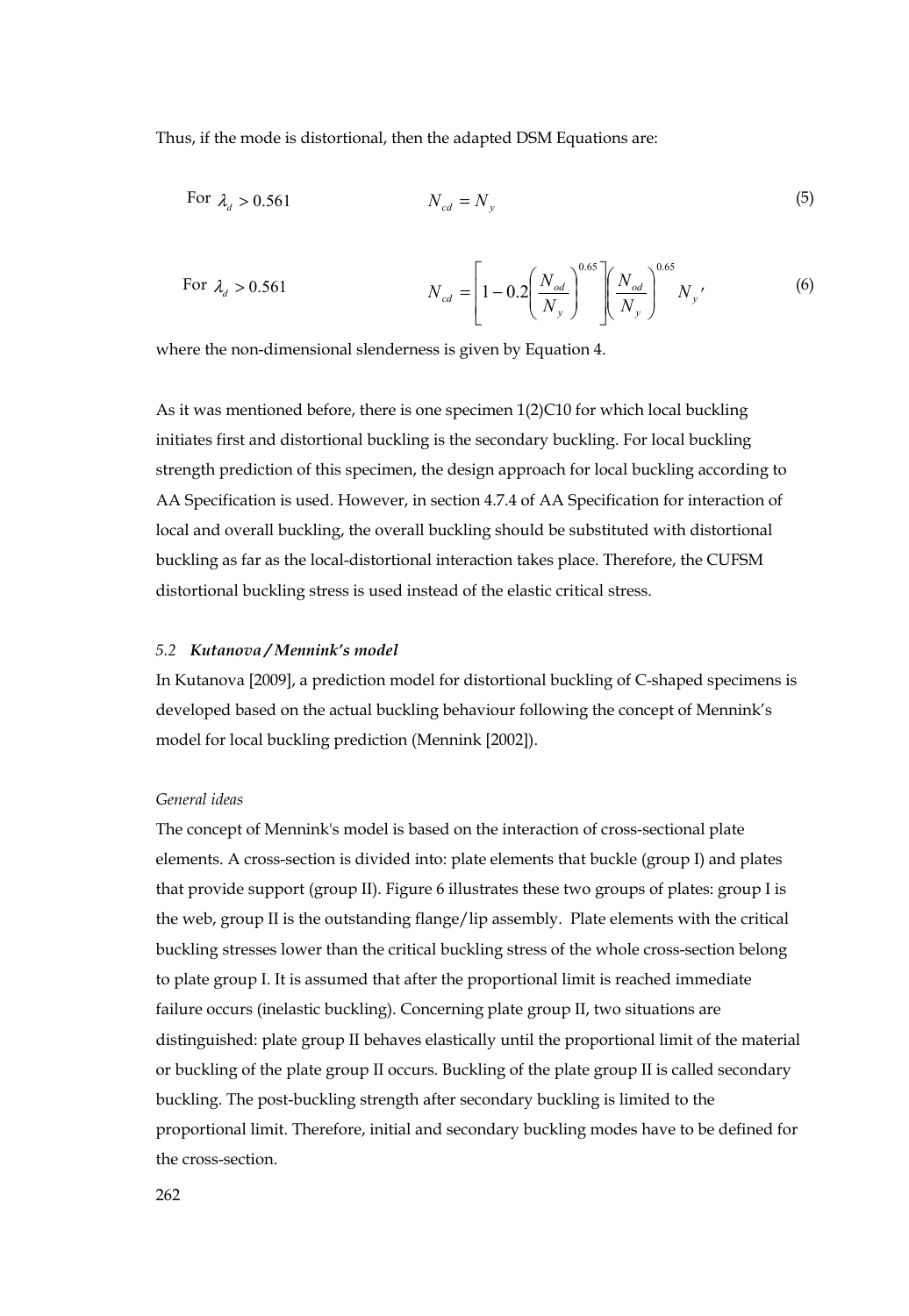An illustration of the local buckling behaviour of the cross-section is given in Figure 9. It can be seen that the section behaves elastically until the first critical point is reached (*εcr1*). Local buckling of the plate group I occurs, resulting in stiffness reduction. The postbuckling strength of plate group I is limited with the proportional limit of the material (*εp*): line "LL" in the figure. Plate group II behaves elastically until the second critical point is reached (*εcr2*), where local buckling of the plate group II happens. The post-buckling strength of the plate group II is limited with the material proportional limit, where failure occurs.



*Figure 9: Illustration of the local and distortional buckling behaviour of the cross-section, according to Kutanova/Mennink model*

The general ideas for distortional buckling behaviour are illustrated in Figure 9 together with local buckling behaviour. It is assumed that distortional buckling behaviour is similar to local buckling behaviour described above. However, the post-buckling strength for distortional buckling is lower than in case of local buckling, which can be noticed from the figure. The post-buckling strength for distortional buckling of plate group I is influenced by the secondary buckling initiation of plate group II: line "DD" in the figure. When the secondary buckling of plate group II is reached, no additional support is provided for plate group I. As a safe approach, it is assumed that there is no post-buckling strength for plate group I after the secondary distortional buckling. Therefore, the post-buckling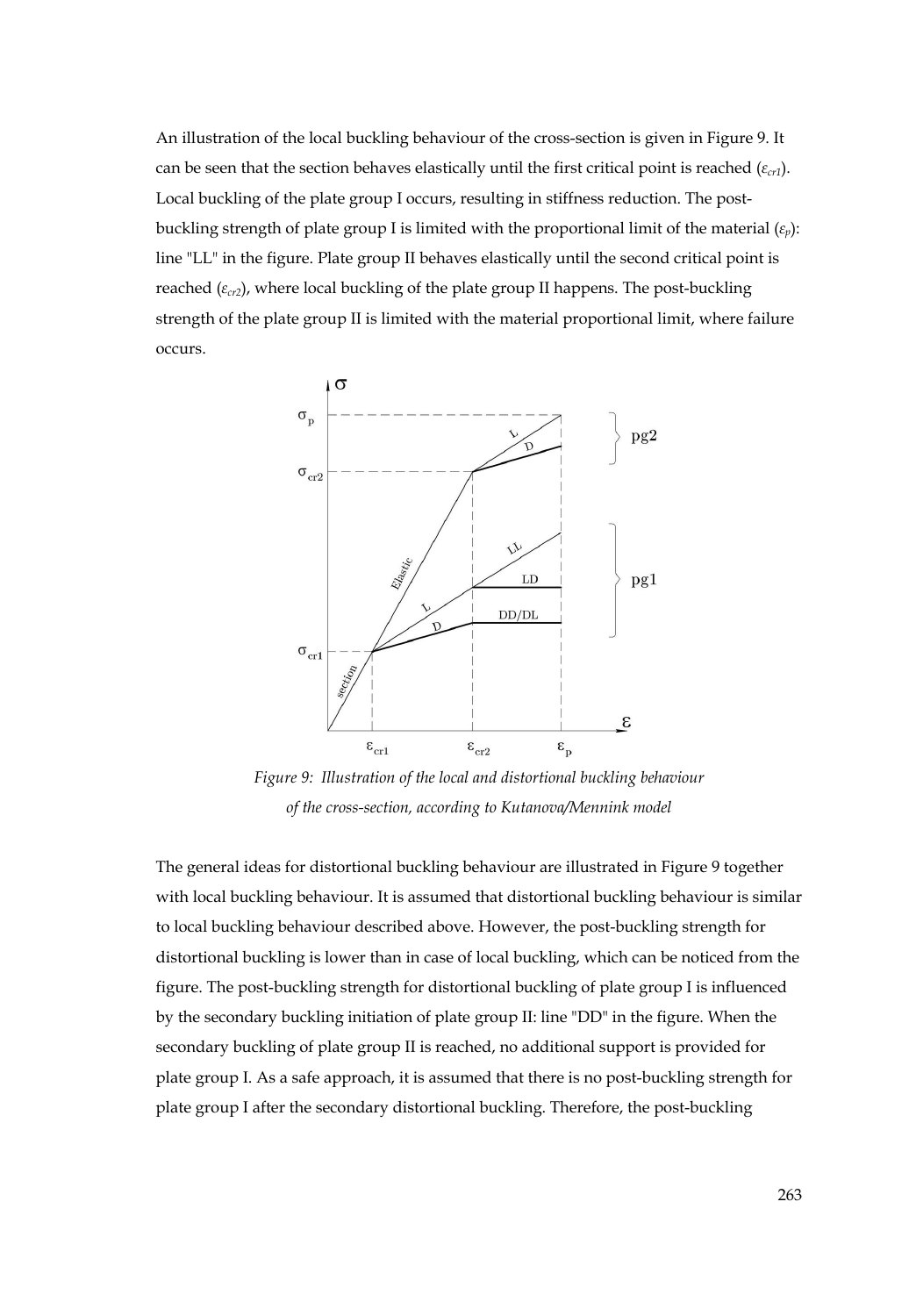strength for plate group I is limited with the secondary distortional buckling stress of plate group II.

Local-distortional and distortional-local interactions are also represented in the figure, according to research of Kwon and Hancock [1992]. If initial buckling corresponds to local buckling and secondary buckling to distortional buckling, the post-buckling strength for local buckling of plate group I is limited with the secondary distortional buckling stress of plate group II (line "LD"). Vice versa for distortional-local interaction, the post-buckling strength for distortional buckling of plate group I is limited with the secondary local buckling stress of plate group II (line "DL").

*Prediction model for distortional buckling behaviour of C-shaped aluminium structural elements*  Discussion in this section is limited to distortional buckling prediction. Key aspect of the model is the application and determination of the actual critical stresses due to initial buckling (distortional buckling) and secondary buckling (local buckling). The input data for distortional buckling prediction are: *Lcr;d* - the critical length for distortional buckling initiation, *σcr;d* - the critical stress for distortional buckling initiation, the cross-sectional dimensions and the material properties. If local-distortional interaction takes place for a profile considered (specimen 1(2)C10), the input data will include the critical length and stress for local buckling development and Mennink's model [2002] for local buckling is applied, limiting the post-buckling strength for local buckling with the distortional buckling stress.

The above results in the following calculation procedure for distortional buckling:

- [1] Determine the eigenvalue by either using analytical solutions or, more appropriate for arbitrary cross-sections, finite-element or finite-strip calculations. This results in the determination of the critical length *Lcr;d* and the critical stress *σcr;d* of the crosssection. The resulting buckling shape indicates that flange-stiffener or, in other words, distortional buckling occurs.
- [2] Determine the secondary critical buckling stress by CUFSM. Local buckling proceeding after distortional buckling implies secondary buckling of the internal elements of the cross-section. The most critical local buckling stress defined on the CUFSM curve is related to the secondary buckling stress. Therefore, two plate groups are determined:
	- The first plate group (pg1) consists of all outstanding plate elements (flange-stiffener assembly) that buckle at the initial critical stress for distortional buckling *σcr;d* .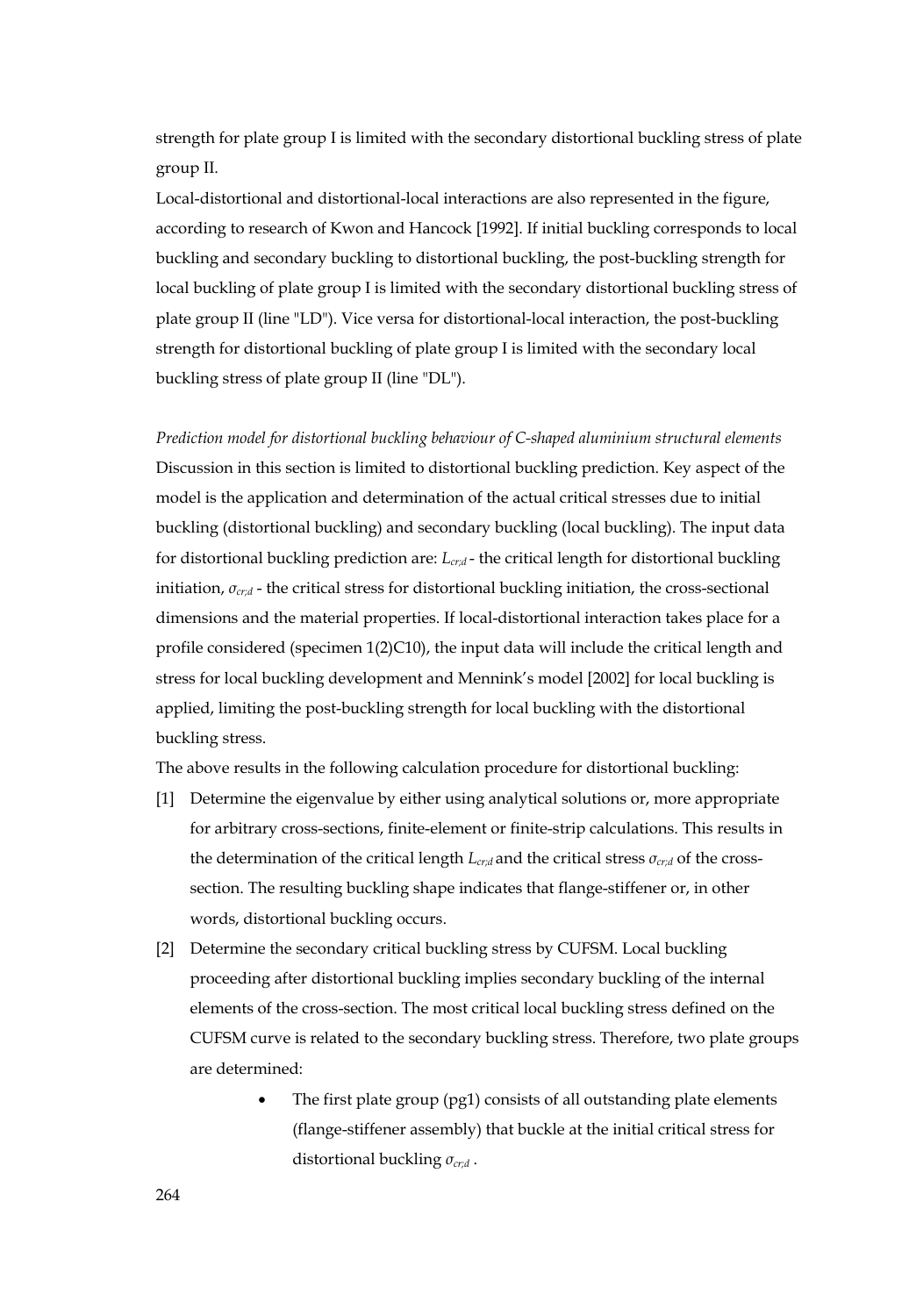- The second plate group (pg2) consists of all internal plates (web) that buckle at the secondary buckling critical stress for the local mode *σcr;l* .
- [3] For each plate *i* of plate group I and plate *j* of plate group II, the cross-sectional area is determined from their plate width and thickness. Subsequently, this results in the following representations of the cross-sectional areas:

Plate group I  $A_{pg1} = \sum_i b_i t_i$ Plate group II  $A_{pg2} = \sum_j b_j t_j$ 

Cross-section  $A = A_{pg1} + A_{pg2}$ [4] It is assumed that the proportional limit of the material, represented by *εp* and *fp*, roughly defines the difference between the elastic and inelastic buckling range. The cross-section will show post-buckling resistance if the elastic critical stress is less than the proportional limit  $(\sigma_{cr} < f_p)$ . If local buckling or secondary buckling takes place, the cross-section will show post-buckling resistance until the critical stress for local buckling (*σcr* < *σcr;l*). The post-buckling resistance for distortional buckling is

determined from:

 **Plate group I post-buckling resistance** (*σpm;pg1*):

$$
\sigma_{pm;pg1}(\varepsilon) = E\varepsilon \quad \text{for } \varepsilon < \varepsilon_{cr,d}
$$
\n
$$
\sigma_{pm;pg1}(\varepsilon) = 0.66E\varepsilon_{cr,d} + 0.36E\varepsilon - 0.025E\frac{\varepsilon^2}{\varepsilon_{cr,d}} \quad \text{for } \varepsilon_{cr,d} \le \varepsilon \le \min(\varepsilon_{cr,l}; \varepsilon_p)
$$
\n
$$
\sigma_{pm;pg1}(\varepsilon) = 0.66E\varepsilon_{cr,d} + 0.36E\varepsilon_{cr,l} - 0.025E\frac{\varepsilon_{cr,l}^2}{\varepsilon_{cr,d}} \quad \text{for } \varepsilon \in [\varepsilon_{cr,l}; \varepsilon_p]
$$

 **Plate group II post-buckling resistance** (*σpm;pg1*):

 The plates of plate group II behave elastically up to either the proportional limit is reached, or secondary buckling occurs:

$$
\sigma_{pm,pg2}(\varepsilon) = E\varepsilon \quad \text{for } \varepsilon < \min(\varepsilon_p; \varepsilon_{cr,2})
$$

 If secondary or local buckling occurs in the elastic range an additional post buckling resistance is available:

$$
\sigma_{p m; p g 2}(\varepsilon) = 0.6 E \varepsilon_{cr;2} + 0.42 E \varepsilon - 0.015 E \frac{\varepsilon^2}{\varepsilon_{cr;2}} \quad \text{for } \varepsilon_{cr;2} \le \varepsilon \le \varepsilon_p
$$

 **Predict the axial resistance** ( $N_{u;pm}$ ) as a function of  $\varepsilon$ 

$$
N_{u;pm}(\varepsilon)=\sigma_{pm;pg1}(\varepsilon)A_{pg1}+\sigma_{pm;pg2}(\varepsilon)A_{pg2}.
$$

265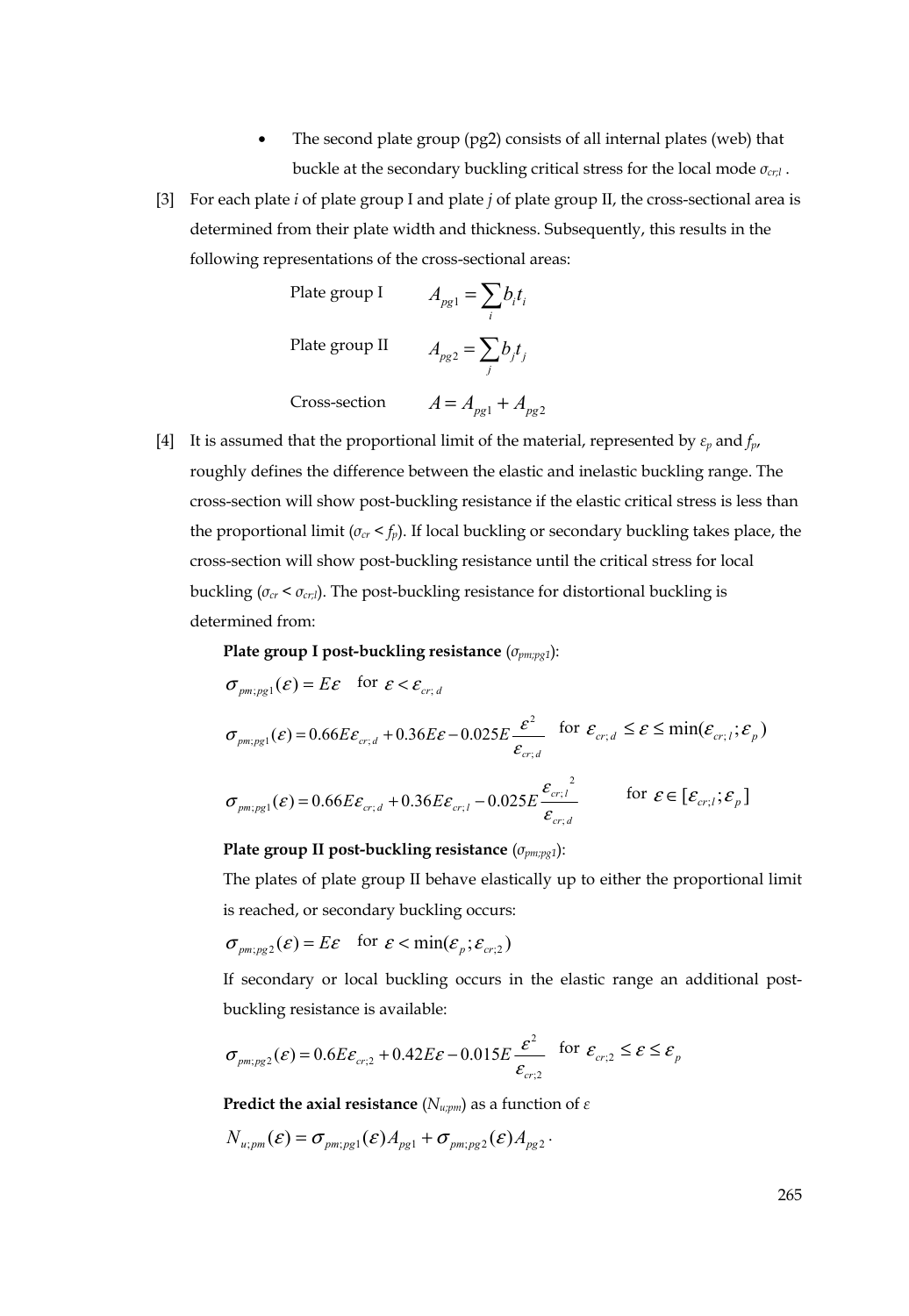#### **6 Comparison results**

Table 3 presents the results of the FE-model, calculations based on Eurocode 9, Kutanova prediction model and the adapted Direct Strength Method for all considered C-shaped specimens applying material properties of the three aluminium alloys. The procedure for elastic buckling calculation with post-buckling strength is applied for eight specimens of alloy 6082-T6, for four specimens of alloy 6060-T66 and for one specimen of alloy 5083- H111. For all the specimens design approach for distortional buckling prediction is used except for the specimen 1(2)C10, where local-distortional interaction is considered.

*Table 3: Calculation results for elastic distortional and local-distortional buckling prediction according to FEM, Eurocode 9, Kutanova model and the adapted Direct Strength Method for Cshaped profiles* 

| Specimen    | Material  | <b>FEM</b><br>N[kN] | EC <sub>9</sub><br>N[kN] | Kutanova<br>model<br>N[kN] | Adapted<br>DSM<br>N[kN] | AA<br>N[kN] | EC9/FEM | Kutanova<br>model/<br><b>FEM</b> | Adapted<br><b>DSM/FEM</b> | <b>AA/FEM</b> |
|-------------|-----------|---------------------|--------------------------|----------------------------|-------------------------|-------------|---------|----------------------------------|---------------------------|---------------|
| 2.5(3)C5    | 6082-T6   | 100                 | 81                       | 101                        | 91                      | 73          | 0.81    | 1.01                             | 0.91                      | 0.73          |
| 1(2)C10     | 6082-T6   | 40                  | 39                       | 38                         | 37                      | 35          | 0.98    | 0.95                             | 0.93                      | 0.87          |
| 2(2.5)C5    | 6082-T6   | 69                  | 57                       | 73                         | 64                      | 49          | 0.83    | 1.06                             | 0.93                      | 0.71          |
| 1(2)C7.5    | 6082-T6   | 36                  | 36                       | 39                         | 39                      | 29          | 1.01    | 1.09                             | 1.09                      | 0.81          |
| 1.5(2)C5    | 6082-T6   | 44                  | 38                       | 43                         | 40                      | 30          | 0.87    | 0.98                             | 0.91                      | 0.70          |
| 1(2) C5     | 6082-T6   | 34                  | 33                       | 35                         | 31                      | 23          | 0.97    | 1.03                             | 0.91                      | 0.69          |
| 0.75(2)C5   | 6082-T6   | 30                  | 30                       | 29                         | 25                      | 21          | 0.99    | 0.96                             | 0.83                      | 0.70          |
| 0.75(1.5)C5 | 6082-T6   | 21                  | 20                       | 20                         | 19                      | 14          | 0.97    | 0.97                             | 0.92                      | 0.68          |
| 1.5(2)C5    | 6060-T66  | 34                  | 29                       | 34                         | 33                      | 24          | 0.85    | 0.99                             | 0.96                      | 0.71          |
| 1(2) C5     | 6060-T66  | 27                  | 25                       | 28                         | 26                      | 19          | 0.92    | 1.03                             | 0.95                      | 0.71          |
| 0.75(2)C5   | 6060-T66  | 24                  | 23                       | 22                         | 21                      | 18          | 0.96    | 0.92                             | 0.88                      | 0.74          |
| 0.75(1.5)C5 | 6060-T66  | 15                  | 16                       | 15                         | 16                      | 12          | 1.08    | 1.01                             | 1.08                      | 0.79          |
| 0.75(1.5)C5 | 5083-H111 | 12                  | 13                       | 13                         | 13                      | 10          | 1.05    | 1.05                             | 1.05                      | 0.81          |
|             |           |                     |                          |                            |                         | avg         | 0.94    | 1.00                             | 0.95                      | 0.74          |
|             |           |                     |                          |                            |                         | stdev       | 0.08    | 0.05                             | 0.08                      | 0.06          |

The FEM results are assumed to be the "true" values. According to the results of the comparison analysis, it can be summarized that the maximum deviation of the Kutanova prediction model is 9%, the maximum deviation of the adapted DSM is 17%, while the deviations of Eurocode 9 and AA specification can reach, respectively, 20% and 30%. Although the prediction model is the most accurate of the four methods it is sometimes a bit unconservative, which is however also the case for EC9 and DSM. Only AA is always safe but happens to be very conservative.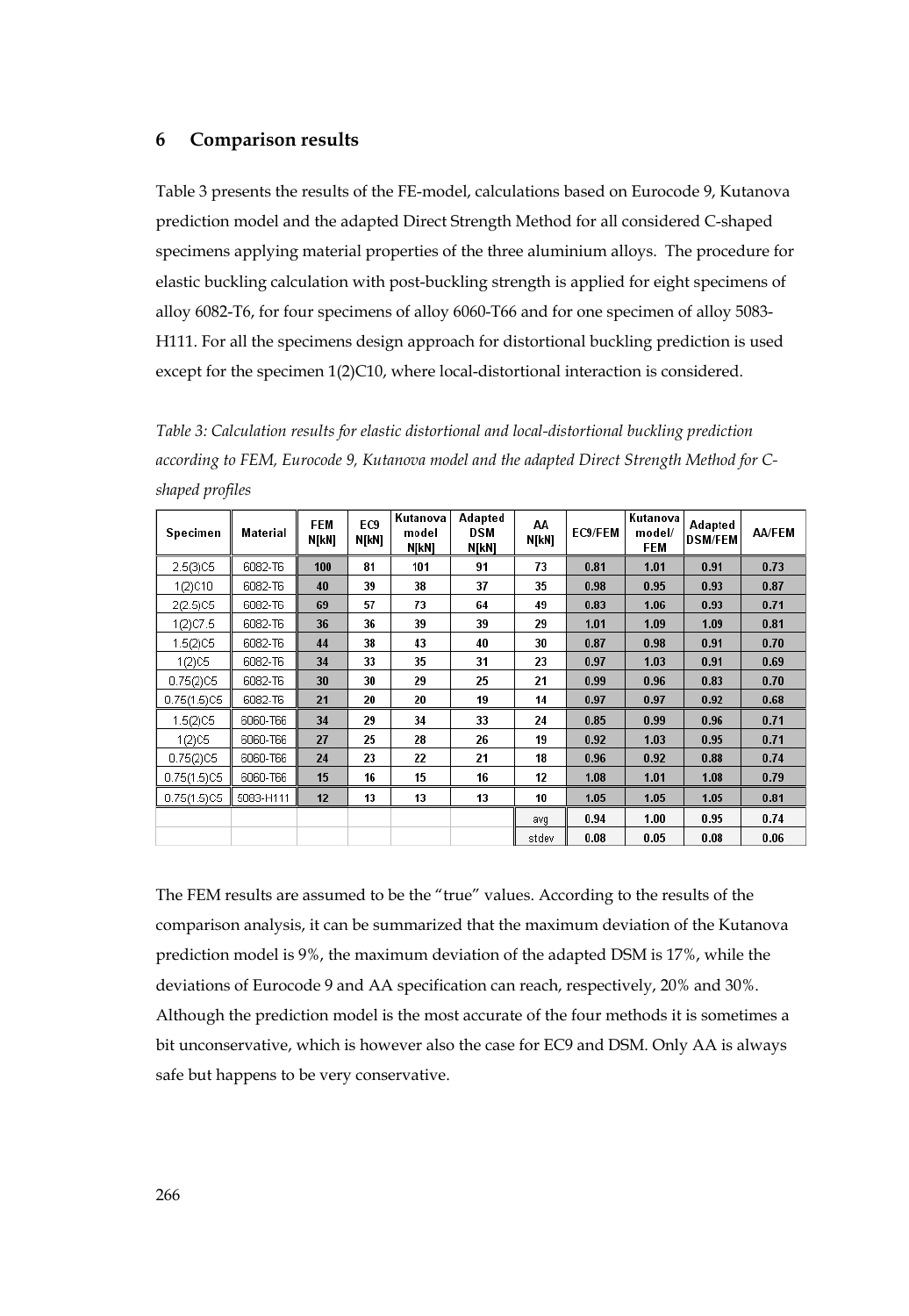## **7 Conclusions**

Cross-sectional instability often determines the structural resistance of aluminium members with slender cross-sectional shapes. Local and distortional buckling phenomena correspond to cross-sectional instability. The cross-sectional complexity makes the prediction of local and distortional buckling behaviour one of the most important design aspects. Current design rules for aluminium provide design rules for cross-sectional instability with limited accuracy. Therefore, an extensive study into local and distortional bucking has been carried in the recent past (Mennink [2002], Schafer [2006a], Kutanova [2009]). However, distortional buckling of aluminium structural members was not extensively investigated.

In the current paper, analytical approaches and current design rules for prediction the distortional buckling behaviour of C-shaped aluminium specimens are discussed. Distortional buckling is known as a flange-stiffener phenomenon. Therefore, distortional buckling is studied on C-shaped specimens. In case of distortional buckling, flange/lip assemblies or outstanding plate elements buckle first and belong to the supported group. The internal element provides initial support for outstanding elements. Local buckling of the internal plate is considered as secondary buckling of the cross-section. The secondary buckling of the internal plate can be predicted by the finite strip method. A perfect agreement is found between FSM and FEM results for secondary buckling of the supporting plate. Thus, the CUFSM results can be used for initial buckling prediction and also for secondary buckling prediction.

The Direct Strength Method cannot be used for aluminium because this method has been developed for distortional buckling of cold-formed steel. Thus, an adapted DSM method has been proposed.

The results of the finite element method are assumed to represent the reality. Comparing the results of analytical methods and the FE-model it can be concluded that the best prediction is provided by the Kutanova model (statistical results of Table 3). Calculation results based on the adapted Direct Strength Method gives a sufficient estimation, however rather conservative. The Eurocode 9 outcome can be very conservative, but provides in general rather good results due to the fact that C-type cross-sections are considered. AA specification results are very conservative. For more complex crosssectional shapes, the current design rules underestimate initial buckling as calculations are based on the critical stresses of individual plates.